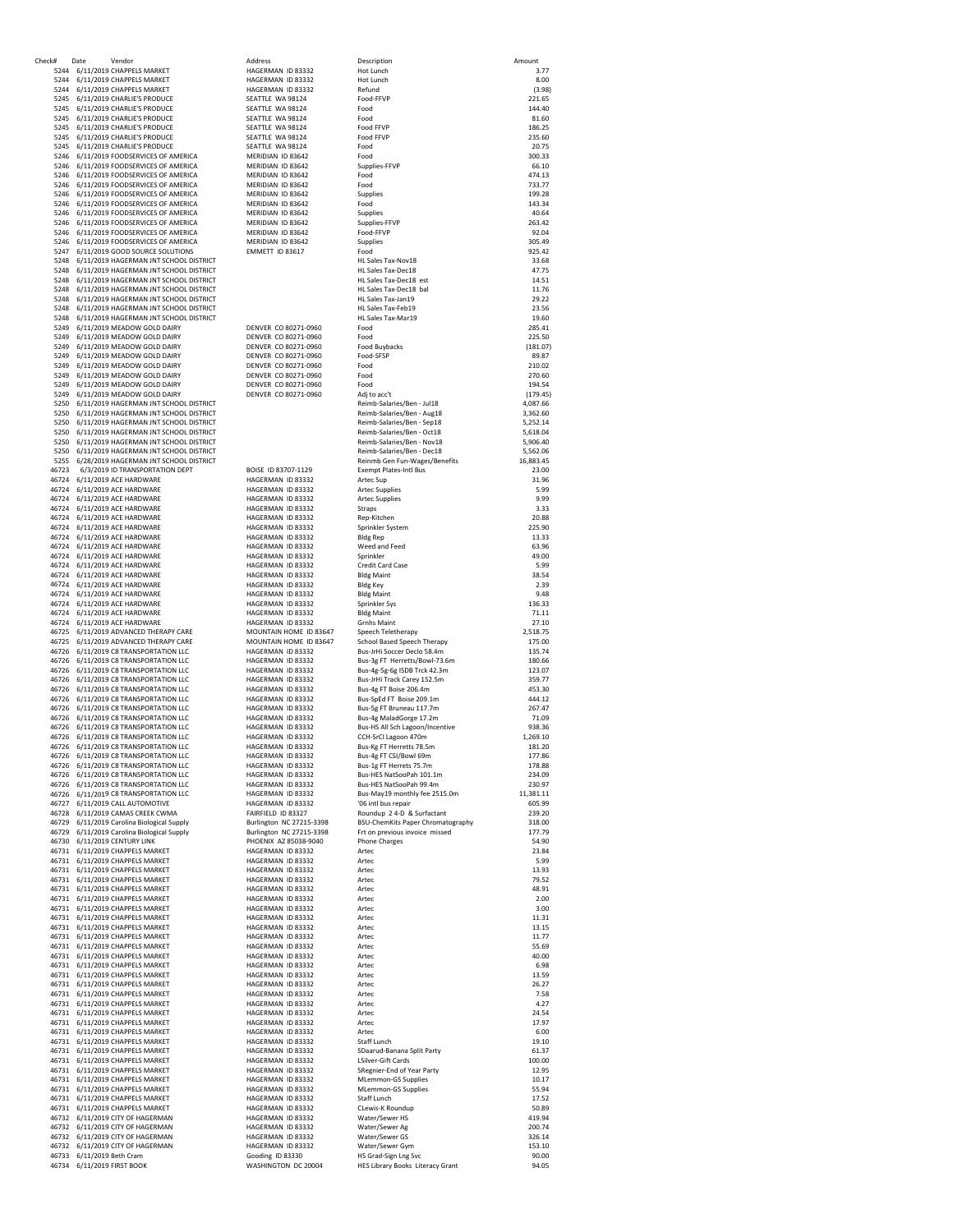46743 6/11/2019 NORCO INC. TWIN FALLS ID 83301 Band Saw Blade 45.80 46756 6/11/2019 VERIZON WIRELESS DALLAS TX 75266-0108 Smith Cell Phone<br>46757 6/11/2019 WWS-WESTERN WASTE SERVICES JEROME ID 83338 Trash Pickup MAY 2019 6/11/2019 ZIGGY EXPRESS HAGERMAN

46735 6/11/2019 GREAT AMERICA FINANCIAL SVCS DALLAS TX 75266‐0831 Copier Lease GS 155.0 0 46735 6/11/2019 GREAT AMERICA FINANCIAL SVCS DALLAS TX 75266‐0831 Copier Lease HS 155.0 0 46736 6/11/2019 HAGERMAN FOOD SERVICE HAGERMAN ID 83332 Sr Project‐Lunch/Judges 5 7.75 46737 6/11/2019 IDAHO POWER COMPANY BOISE ID 83721‐0030 Power‐Gym 296.69 46737 6/11/2019 IDAHO POWER COMPANY BOISE ID 83721‐0030 Power‐HS 1,472.31 46737 6/11/2019 IDAHO POWER COMPANY BOISE ID 83721‐0030 Power‐Ag 275.9 0 46737 6/11/2019 IDAHO POWER COMPANY BOISE ID 83721‐0030 Power‐GS 1,483.43 46737 6/11/2019 IDAHO POWER COMPANY BOISE ID 83721‐0030 Power‐Pump 111.51 46737 6/11/2019 IDAHO POWER COMPANY BOISE ID 83721-0030 Power-Lights 64737 6/11/2019 IDAHO POWER COMPANY BOISE ID 83721-0030 Power-Lights 62.85<br>46738 6/11/2019 ID VOCATIONAL AG TCHRS ASSN MERIDIAN ID 83646 CTE-Ag Summ Conf 46738 6/11/2019 ID VOCATIONAL AG TCHRS ASSN MERIDIAN ID 83646 CTE‐Ag Summ Conf‐Kirt Martin 125.0 0 46739 6/11/2019 IT ‐ INTEGRATED TECHNOLOGIES TWIN FALLS ID 83303‐1843 Copier Maint‐HS 389.65 46739 6/11/2019 IT ‐ INTEGRATED TECHNOLOGIES TWIN FALLS ID 83303‐1843 Copier Maint‐GS 395.32 46739 6/11/2019 IT - INTEGRATED TECHNOLOGIES TWIN FALLS ID 83303-1843 Copier Maint-GS<br>46740 6/11/2019 MARK KRESS HAGERMAN ID 83332 MIg-TF Supt Mtgs (2) 60.80 + 46740 6/11/2019 MARK KRESS + 46740 6/11/2019 MARK KRESS + 46740 6/11/2019 MARK KRESS + 46740 6/11/2019 MARK KRESS + 46740 60.80<br>+ 46740 6/11/2019 MARK KRESS + 46740 MB + 46740 60.80 + 46740 + 46740 + 46740 + 46740 + 467 46740 6/11/2019 MARK KRESS HAGERMAN ID 83332 Mlg‐Wendell Trencher (playgr) 19.00<br>46741 6/11/2019 MEDICAID‐RUREAU/EINANCIAI SVCS ROISE ID 83720-0036 Medicaid Sch Match 46741 6/11/2019 MEDICAID‐BUREAU/FINANCIAL SVCS BOISE ID 83720‐0036 Medicaid Sch Match 2,500.00<br>46742 6/11/2019 MICHOLAS & CO. SALT LAKE CITY UT 84145‐0005 Food Supplies 214.69<br>46742 6/11/2019 NICHOLAS & CO. SALT LAKE CITY 46742 6/11/2019 NICHOLAS & CO. SALT LAKE CITY UT 84145‐0005 Food Supplies 214.62 46742 6/11/2019 NICHOLAS & CO. SALT LAKE CITY UT 84145‐0005 Paper Supplies 14.99 46742 6/11/2019 NICHOLAS & CO. SALT LAKE CITY UT 84145-0005 Paper/Disposables 210.03<br>46742 6/11/2019 NICHOLAS & CO. SALT LAKE CITY UT 84145-0005 Dairy Products 46742 6/11/2019 NICHOLAS & CO. SALT LAKE CITY UT 84145-0005 Dairy Products 65.78<br>46742 6/11/2019 NICHOLAS & CO. SALT LAKE CITY UT 84145-0005 Dairy Products 412.70<br>46742 6/11/2019 NICHOLAS & CO. SALT LAKE CITY UT 84145-0005 46742 6/11/2019 NICHOLAS & CO. SALT LAKE CITY UT 84145-0005 Gloves/Plates 6/11/2019 NICHOLAS 412.70<br>46743 6/11/2019 NORCO INC. SALT ON THE TERM TO BE THE RESOLUTION CONTRACT Past Due Charge 1/31/19 46743 6/11/2019 NORCO INC. TWIN FALLS ID 83301 Past Due Charge 1/31/19 1.68 46743 6/11/2019 NORCO INC. TWIN FALLS ID 83301 Cylinder Rental 3/31/19 23.84 46743 6/11/2019 NORCO INC. TWIN FALLS ID 83301 Past Due Charge 3/31/19 1.04 46743 6/11/2019 NORCO INC. TWIN FALLS ID 83301 Cylinder Rental 4/30/19 23.84 46743 6/11/2019 NORCO INC. TWIN FALLS ID 83301 Electrode Powermax45 36.80 46743 6/11/2019 NORCO INC. TWIN FALLS ID 83301 Shielded Nozzle Powermax45 21.55 46743 6/11/2019 NORCO INC. TWIN FALLS ID 83301 powermax45 Cutting Shield 11.82 46743 6/11/2019 NORCO INC. TWIN FALLS ID 83301 Past Due Chg 4/30/19 2.33 46743 6/11/2019 NORCO INC. TWIN FALLS ID 83301 Cylinder Rent ‐ 1/31/19 29.80 46743 6/11/2019 NORCO INC. TWIN FALLS ID 83301 Cylinder Rent ‐ 2/28/19 29.80 46743 6/11/2019 NORCO INC. TWIN FALLS ID 83301 Argon O2 Carbon Dioxide 73.68 46743 6/11/2019 NORCO INC. <br>46744 6/11/2019 OFFICE DEPOT TWIN FALLS ID 83301 Past Due Charge - 12/31/18 116<br>46744 6/11/2019 OFFICE DEPOT TWIN CHICAGO IL 60680-1040 Envelopes/Paper/thumbtacks MLemmon 53.36 46744 6/11/2019 OFFICE DEPOT CHICAGO IL 60680‐1040 Envelopes/Paper/thumbtacks MLemmon 53.36 46745 6/11/2019 PAPA KELSEYS WENDELL ID 83355 JGibson‐Pizza Party spell 52.46 +46745 6/11/2019 PAPA KELSEYS (+474) UNCANDELL ID 83355 (+474) (+474) (+474) (+474) (+474) (+474) (+475) (+475<br>46745 6/11/2019 PAPA KELSEYS (+475) WENDELL ID 83355 (+475) (+476) (+475) (+475) (+476) (+476) (+476) (+476) 46745 6/11/2019 PAPA KELSEYS WENDELL ID 83355 MKast-Pizza Party spell 107.10<br>46745 6/11/2019 PAPA KELSEYS WENDELL ID 83355 SMCCarthy-Pizza/Ice Cream Party 161.01 46745 6/11/2019 PAPA KELSEYS WENDELL ID 83355 SMcCarthy-Pizza/Ice Cream Party 161.01<br>46746 6/11/2019 PRO ACTIVE ADVANTAGE LLC GOODING ID 83330 Behavior Services 4,229.20 46746 6/11/2019 PRO ACTIVE ADVANTAGE LLC GOODING ID 83330 Behavior Services 4,229.20<br>46746 6/11/2019 PRO ACTIVE ADVANTAGE LLC GOODING ID 83330 Behavior Services 4,233.94 46746 6/11/2019 PRO ACTIVE ADVANTAGE LLC GOODING ID 83330 Behavior Services 4.233.94<br>46746 6/11/2019 PRO ACTIVE ADVANTAGE LLC GOODING ID 83330 Behavior Services 41.25 41.255.07<br>46746 6/11/2019 PRO ACTIVE ADVANTAGE LLC GOOD 46746 6/11/2019 PRO ACTIVE ADVANTAGE LLC GOODING ID 83330 Behavior Services 41.25 46746 6/11/2019 PRO ACTIVE ADVANTAGE LLC GOODING ID 83330 Behavior Services 3,956.07 46746 6/11/2019 PRO ACTIVE ADVANTAGE LLC GOODING ID 83330 Behavior Services 256.00<br>46746 6/11/2019 PRO ACTIVE ADVANTAGE LLC GOODING ID 83330 Behavior Services 2641.96 46746 6/11/2019 PRO ACTIVE ADVANTAGE LLC GOODING ID 83330 Behavior Services 641.96 46747 6/11/2019 QUEST CPAs PLLC. PAYETTE ID 83661 25% progress billing for audit 1,450.0 0 46748 6/11/2019 BETTE M REED WENDELL ID 83355 Mlg‐Gooding Intl Bus Lic/Regs 17.1 0 46749 6/11/2019 TREASURE VALLEY COFFEE INC BOISE ID 83713 Water‐Modulars 22.50 46750 6/11/2019 US BANKCORP CARD ‐ J.WADSWORTH Cinema West‐Staff Appr Movie Tkts 461.40 46750 6/11/2019 US BANKCORP CARD ‐ J.WADSWORTH East Bay‐28 Mesh TankTops 8 bkpks 597.46 46750 6/11/2019 US BANKCORP CARD ‐ J.WADSWORTH Smore‐Newsletter software 79.00 46750 6/11/2019 US BANKCORP CARD ‐ J.WADSWORTH St Track Hampton Inn 1,050.0 0 46751 6/11/2019 US BANKCORP CARD ‐ MATT COTTAM Ntl BPA‐Parking Fee Oceanfront 2.30 46751 6/11/2019 US BANKCORP CARD ‐ MATT COTTAM Ntl BPA‐Meal Taco Bell Jake Cottam 6.46 46751 6/11/2019 US BANKCORP CARD ‐ MATT COTTAM Ntl BPA Meal Moto Pizza Jake Cotta 16.02 46751 6/11/2019 US BANKCORP CARD ‐ MATT COTTAM Ntl BPA Meal Matt Cottam 9.36 46751 6/11/2019 US BANKCORP CARD ‐ MATT COTTAM Ntl BPA Car Rental 172.28 46751 6/11/2019 US BANKCORP CARD ‐ MATT COTTAM Ntl BPA‐Meal Bse Airport Matt 7.79 46751 6/11/2019 US BANKCORP CARD ‐ MATT COTTAM Ntl BPA‐Meal Taco Bell Matt Cottam 6.45 46751 6/11/2019 US BANKCORP CARD ‐ MATT COTTAM Ntl BPA Meal Moto Pizza Matt Cotta 16.03 46751 6/11/2019 US BANKCORP CARD ‐ MATT COTTAM Ntl BPA‐Fuel Rental Car 63.34 46751 6/11/2019 US BANKCORP CARD ‐ MATT COTTAM Ntl BPA‐Meal Kono Cafe Matt Cottam 13.21 46751 6/11/2019 US BANKCORP CARD ‐ MATT COTTAM Nero Suite sftwr 37.77 46751 6/11/2019 US BANKCORP CARD ‐ MATT COTTAM Ntl BPA‐Meal Bse Airport Jake Cot 6.74 46752 6/11/2019 US BANKCORP CARD ‐ MARK KRESS GF Winery‐Secr Luncheon 105.1 0 46752 6/11/2019 US BANKCORP CARD - MARK KRESS<br>46753 6/11/2019 US BANKCORP CARD - BROG AND MARK ARE MORE ARRY ARRY (POPOCORT DOSES 16.99)<br>46753 6/11/2019 US BANKCORP CARD - B.Reed - FARGO ND 58125-6343 amzn:C.Lewis K.Spella 46753 6/11/2019 US BANKCORP CARD ‐ B.Reed FARGO ND 58125‐6343 amzn:Tchr Appr/popcorn boxes 16.99 46753 6/11/2019 US BANKCORP CARD ‐ B.Reed FARGO ND 58125‐6343 amzn:C.Lewis K.Spellathon sup 26.9 4 46753 6/11/2019 US BANKCORP CARD • BARBEL FARGO ND 58125-6343 amzn:Tchr Appr/popcorn boxes<br>46753 6/11/2019 US BANKCORP CARD • B.Reed FARGO ND 58125-6343 amzn:C.Lewis K.Spellathon sup 162.434<br>46753 6/11/2019 US BANKCORP CAR 46753 6/11/2019 US BANKCORP CARD ‐ B.Reed FARGO ND 58125‐6343 amzn:C.Lewis K.Spellathon sup 12.79 46753 6/11/2019 US BANKCORP CARD ‐ B.Reed FARGO ND 58125‐6343 amzn:C.Lewis K.Spellathon sup 10.58 46753 6/11/2019 US BANKCORP CARD - B.Reed FARGO ND 58125-6343 amzn:Libr Bks C.Johnson<br>46753 6/11/2019 US BANKCORP CARD - B.Reed FARGO ND 58125-6343 amzn:Libr Bks C.Johnson 2010 - 8.03<br>46753 6/11/2019 US BANKCORP CARD - B.R 46753 6/11/2019 US BANKCORP CARD - B.Reed FARGO ND 58125-6343 amzn:Libr Bks C.Johnson - 8.03 .<br>46753 6/11/2019 US BANKCORP CARD - RAGO AD 58125-6343 amzn-Libr Bks Battle of the Books - 158.93<br>46753 6/11/2019 US BANKCORP CA 46753 6/11/2019 US BANKCORP CARD ‐ B.Reed FARGO ND 58125‐6343 amzn:Heavy Duty Utility Cart 59.98 46753 6/11/2019 US BANKCORP CARD ‐ B.Reed FARGO ND 58125‐6343 amzn:labels cutlery receipt bks 186.98 46753 6/11/2019 US BANKCORP CARD ‐ B.Reed FARGO ND 58125‐6343 amzn: Expo Markers 23.40<br>46753 6/11/2019 US RANKCORP CARD ‐ R Reed FARGO ND 58125‐6343 Silverback-Conf Fees Kress 23605 46753 6/11/2019 US BANKCORP CARD • BREED FOR A MOO ND 58125-6343 Silverback-Conf Fees Kress 236.05<br>46753 6/11/2019 US BANKCORP CARD • BReed FARGO ND 58125‐6343 Silverback-Conf Fees Wadsworth 236.05<br>46753 6/11/2019 US BANK 46753 6/11/2019 US BANKCORP CARD ‐ B.Reed FARGO ND 58125‐6343 Silverback‐Conf Fees Wadsworth 236.05 46753 6/11/2019 US BANKCORP CARD ‐ B.Reed FARGO ND 58125‐6343 amzn:7 Sgile Remote Cars 139.93 46753 6/11/2019 US BANKCORP CARD - B.Reed FARGO ND 58125-6343 Reform Contractor-NV (Fraud dept) 1,248.92<br>46753 6/11/2019 US BANKCORP CARD - B.Reed FARGO ND 58125-6343 amzn:pull down projector s 46753 6/11/2019 US BANKCORP CARD - B.Reed FARGO ND 58125‐6343 amzn:8‐count AA rechargeable batte 41.98<br>46753 6/11/2019 US BANKCORP CARD - B.Reed FARGO ND 58125‐6343 amzn:4‐count AAA rechargeable batt 60.60 46753 6/11/2019 US BANKCORP CARD - B.Reed FARGO ND 58125-6343 amzn:4-count AAA rechargeable batt 60.60<br>46753 6/11/2019 US BANKCORP CARD - B.Reed FARGO ND 58125-6343 amzn:2-count 9V rechargeable batt 105.60<br>46753 6/11/2019 46753 6/11/2019 US BANKCORP CARD ‐ B.Reed FARGO ND 58125‐6343 amzn:2‐count 9V rechargeable batte 105.6 0 46753 6/11/2019 US BANKCORP CARD ‐ B.Reed FARGO ND 58125‐6343 amzn:Canon XA11 Camcorder 1,297.11 46753 6/11/2019 US BANKCORP CARD • B.Reed FARGO ND 58125-6343 amzn:HP Color Laser Printer 239.00<br>46753 6/11/2019 US BANKCORP CARD • B.Reed FARGO ND 58125-6343 amzn:Avery 244 labels 8.86 239.00<br>46753 6/11/2019 US BANKCORP C 46753 6/11/2019 US BANKCORP CARD ‐ B.Reed FARGO ND 58125‐6343 amzn:Avery 2x4 labels 8.36 46753 6/11/2019 US BANKCORP CARD ‐ B.Reed FARGO ND 58125‐6343 amzn:Wired lanc Remote 21.99 46753 6/11/2019 US BANKCORP CARD - B.Reed FARGO ND 58125-6343 amzn:2.5 mm extension cable 15' 999<br>16753 6/11/2019 US BANKCORP CARD - B.Reed FARGO ND 58125-6343 Broberbund:PrintShop Prof stfwr<br>16753 6/11/2019 US BANKCORP CA 46753 6/11/2019 US BANKCORP CARD - B.Reed FARGO ND 58125-6343 Broberbund:PrintShop Prof sftwr 99.99<br>46753 6/11/2019 US BANKCORP CARD - B.Reed FARGO ND 58125-6343 amzn:Dyna-Propane Gas Grill 5 46753 6/11/2019 US BANKCORP CARD • B.Reed FARGO ND 58125-6343 amzn:65w AC adaptor laptop charger S.S.60<br>46753 6/11/2019 US BANKCORP CARD • B.Reed FARGO ND 58125‐6343 REACH Confl-LPriebe Boise 200.00<br>46753 6/11/2019 US BANK 46753 6/11/2019 US BANKCORP CARD ‐ B.Reed FARGO ND 58125‐6343 REACH Conf‐L.Priebe Boise 260.0 0 46753 6/11/2019 US BANKCORP CARD ‐ B.Reed FARGO ND 58125‐6343 amzn:Wireless Antenna microphone r 20.99 46753 6/11/2019 US BANKCORP CARD - B.Reed FARGO ND 58125-6343 amzn:flash drive 10ph 16gb 29.81<br>46753 6/11/2019 US BANKCORP CARD - B.Reed FARGO ND 58125-6343 amzn:/klapel Microphone 116.000<br>46753 6/11/2019 US BANKCORP CARD 46753 6/11/2019 US BANKCORP CARD ‐ B.Reed FARGO ND 58125‐6343 amzn:JK Lapel Microphone 116.0 0 46753 6/11/2019 US BANKCORP CARD ‐ B.Reed FARGO ND 58125‐6343 amzn:Lavalier Lapel Mic 24.78 46753 6/11/2019 US BANKCORP CARD ‐ B.Reed FARGO ND 58125‐6343 amzn:65w AC adaptor laptop charger 9.99 46753 6/11/2019 US BANKCORP CARD ‐ B.Reed FARGO ND 58125‐6343 amzn:Outlet Surge Protector 69.99 46753 6/11/2019 US BANKCORP CARD ‐ B.Reed FARGO ND 58125‐6343 Ethernet Cable Connectors 109.75 46753 6/11/2019 US BANKCORP CARD - B.Reed FARGO ND 58125-6343 amzn:Post-It Notes w/Dispenser 15.98<br>46754 6/11/2019 IS RANKCORP CARD - T.EASTERDAY SANG DISPENSER SE Track-Walmart/food 46754 6/11/2019 US BANKCORP CARD ‐ T.EASTERDAY St Track‐Walmart/food 18.36 46754 6/11/2019 US BANKCORP CARD ‐ T.EASTERDAY St Track‐Fuel Van 60.00 46754 6/11/2019 US BANKCORP CARD ‐ T.EASTERDAY St Track‐Meal Crckr Barrel 45.6 4 46754 6/11/2019 US BANKCORP CARD ‐ T.EASTERDAY St Track‐Meal Luciano 105.93 46755 6/11/2019 CONNIE VAN KLEECK OTR/L GOODING ID 83330 School Consult‐OT 715.00 46756 6/11/2019 VERIZON WIRELESS DALLAS TX 75266‐0108 Wadsworth Cell Phone 54.12 +46756 6/11/2019 VERIZON WIRELESS **1.2008**<br>46756 6/11/2019 VERIZON WIRELESS DALLAS TX 75266-0108 Knapp Cell Phone 53.13<br>46756 6/11/2019 VERIZON WIRELESS DALLAS TX 75266-0108 Cottom Cell Phone 53.13<br>46756 6/11/2019 VERIZON 46756 6/11/2019 VERIZON WIRELESS DALLAS TX 75266‐0108 Cottom Cell Phone 53.13 46756 6/11/2019 VERIZON WIRELESS DALLAS TX 75266‐0108 Jackson Cell Phone 29.0 4 46756 6/11/2019 VERIZON WIRELESS DALLAS TX 75266‐0108 Kress Cell Phone 53.13 46757 6/11/2019 WWS-WESTERN WASTE SERVICES JEROME ID 83338 Trash Pickup MAY 2019<br>46758 6/11/2019 ZIGGY EXPRESS HAGERMAN BLISS ID 83314 Fuel-Van Track Track 30.00 46758 6/11/2019 ZIGGY EXPRESS HAGERMAN BLISS ID 83314 Fuel-Van Track<br>46758 6/11/2019 ZIGGY EXPRESS HAGERMAN BLISS ID 83314 Diesel-tractor on GS Playgr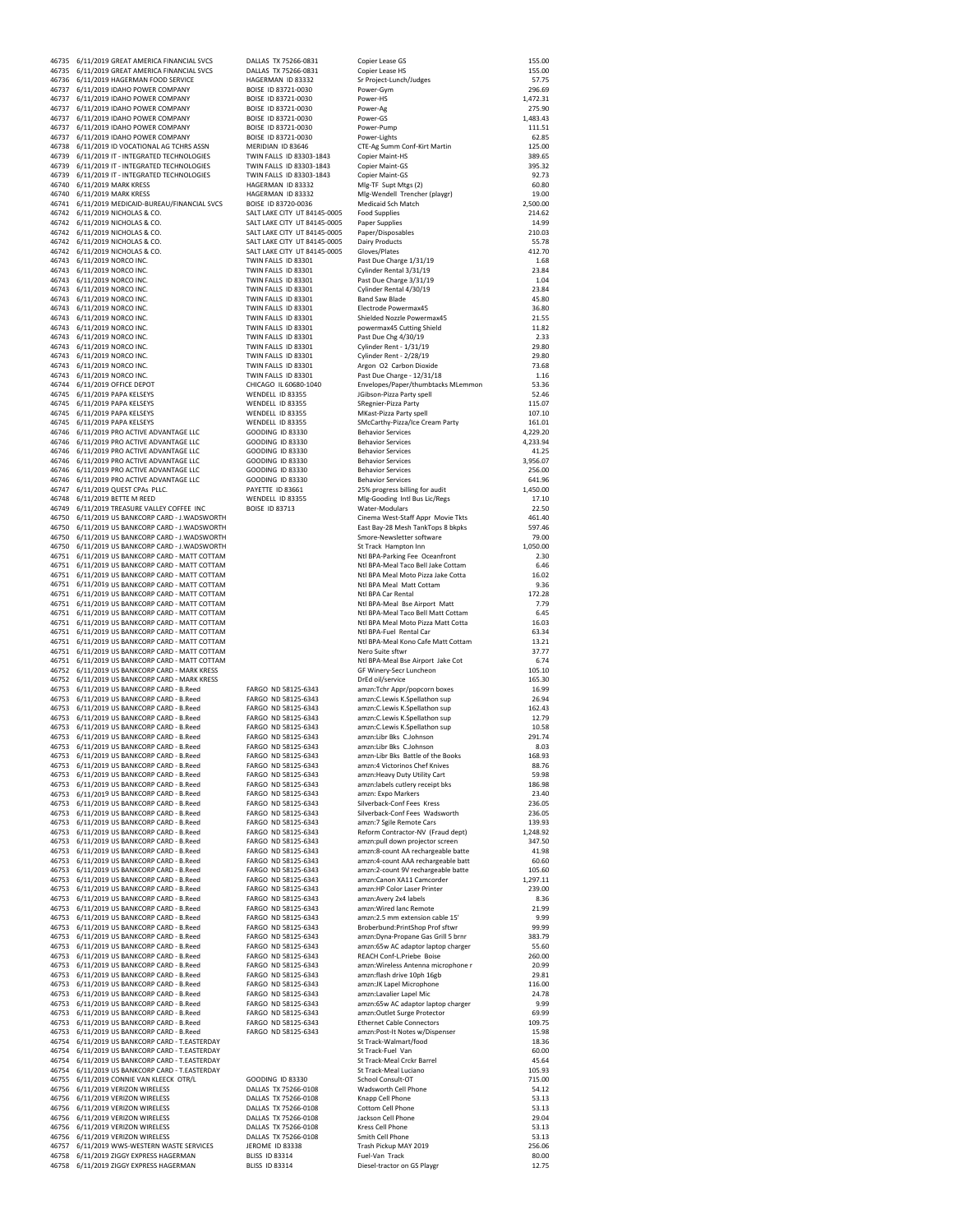|                | 46758 6/11/2019 ZIGGY EXPRESS HAGERMAN                                                   | <b>BLISS ID 83314</b>                          | Fuel-Mower                                                       | 26.00             |
|----------------|------------------------------------------------------------------------------------------|------------------------------------------------|------------------------------------------------------------------|-------------------|
|                | 46758 6/11/2019 ZIGGY EXPRESS HAGERMAN                                                   | <b>BLISS ID 83314</b>                          | Oil-Intl Bus Ag trip                                             | 7.09              |
|                | 46758 6/11/2019 ZIGGY EXPRESS HAGERMAN                                                   | <b>BLISS ID 83314</b>                          | Diesel \$3.299 43.833g Intl Bus                                  | 144.61            |
| 46759          | 6/14/2019 WALMART COMMUNITY                                                              | ATLANTA GA 30353-0934                          | 5/13/19-missing receipt                                          | 35.49             |
| 46759          | 6/14/2019 WALMART COMMUNITY                                                              | ATLANTA GA 30353-0934                          | Melissa Kast-Spellathon                                          | 95.60             |
| 46759<br>46759 | 6/14/2019 WALMART COMMUNITY<br>6/14/2019 WALMART COMMUNITY                               | ATLANTA GA 30353-0934<br>ATLANTA GA 30353-0934 | Melissa Kast-Teacher Fund<br>Melissa Kast-Spellathon (balance)   | 9.53<br>35.47     |
| 46759          | 6/14/2019 WALMART COMMUNITY                                                              | ATLANTA GA 30353-0934                          | 5/18/19-missing receipt                                          | 58.91             |
| 46760          | 6/14/2019 SPARKLIGHT #121412167                                                          | PHOENIX AZ 85062-8000                          | Internet / Phone -06/01-06/30/19                                 | 1.845.82          |
| 46761          | 6/14/2019 PAPA KELSEYS                                                                   | WENDELL ID 83355                               | Pizza-Kindergarten Roundup                                       | 121.49            |
|                | 46762 6/14/2019 OFFICE DEPOT                                                             | CHICAGO IL 60680-1040                          | T.Chapman-Board/Tchr Sup                                         | 126.06            |
|                | 46762 6/14/2019 OFFICE DEPOT                                                             | CHICAGO IL 60680-1040<br>CHICAGO IL 60680-1040 | T.Chapman-Board/Tchr Sup                                         | 79.33<br>123.98   |
|                | 46762 6/14/2019 OFFICE DEPOT<br>46763 6/14/2019 GROVERS PAY & PACK                       | Vancouver WA 98665                             | Fuel up to 60-Luanne Coates/toner<br>Sprinkler Supplies          | 109.51            |
|                | 46765 6/18/2019 AMERICAN FIDELITY CO - HSA                                               |                                                | Am Fidelity - HSA Svg - 062019                                   | 6.29              |
|                | 46765 6/18/2019 AMERICAN FIDELITY CO - HSA                                               |                                                | Am Fidelity - HSA Svg - 062019                                   | 22.83             |
|                | 46765 6/18/2019 AMERICAN FIDELITY CO - HSA                                               |                                                | Am Fidelity - HSA Svg - 062019                                   | 86.86             |
|                | 46765 6/18/2019 AMERICAN FIDELITY CO - HSA                                               |                                                | Am Fidelity - HSA Svg - 062019                                   | 139.74            |
|                | 46765 6/18/2019 AMERICAN FIDELITY CO - HSA<br>46765 6/18/2019 AMERICAN FIDELITY CO - HSA |                                                | Am Fidelity - HSA Svg - 062019<br>Am Fidelity - HSA Svg - 062019 | 220.31<br>113.30  |
|                | 46765 6/18/2019 AMERICAN FIDELITY CO - HSA                                               |                                                | Am Fidelity - HSA Svg - 062019                                   | 188.31            |
|                | 46765 6/18/2019 AMERICAN FIDELITY CO - HSA                                               |                                                | Am Fidelity - HSA Svg - 062019                                   | 15.46             |
|                | 46766 6/18/2019 BLUE CROSS OF IDAHO                                                      | BOISE ID 83707-0948                            | <b>Blue Cross - 062019</b>                                       | 95.82             |
|                | 46766 6/18/2019 BLUE CROSS OF IDAHO                                                      | BOISE ID 83707-0948                            | <b>Blue Cross - 062019</b>                                       | 330.11            |
|                | 46766 6/18/2019 BLUE CROSS OF IDAHO                                                      | BOISE ID 83707-0948                            | Blue Cross - 062019                                              | 690.23            |
|                | 46766 6/18/2019 BLUE CROSS OF IDAHO<br>46766 6/18/2019 BLUE CROSS OF IDAHO               | BOISE ID 83707-0948<br>BOISE ID 83707-0948     | <b>Blue Cross - 062019</b><br><b>Blue Cross - 062019</b>         | 60.02<br>120.04   |
|                | 46766 6/18/2019 BLUE CROSS OF IDAHO                                                      | BOISE ID 83707-0948                            | <b>Blue Cross - 062019</b>                                       | 88.84             |
|                | 46766 6/18/2019 BLUE CROSS OF IDAHO                                                      | BOISE ID 83707-0948                            | <b>Blue Cross - 062019</b>                                       | 5,218.66          |
|                | 46766 6/18/2019 BLUE CROSS OF IDAHO                                                      | BOISE ID 83707-0948                            | <b>Blue Cross - 062019</b>                                       | 1,227.73          |
| 46766          | 6/18/2019 BLUE CROSS OF IDAHO                                                            | BOISE ID 83707-0948                            | <b>Blue Cross - 062019</b>                                       | 255.93            |
| 46766          | 6/18/2019 BLUE CROSS OF IDAHO                                                            | BOISE ID 83707-0948                            | Blue Cross - HSA - 062019                                        | 3,808.24          |
| 46766<br>46766 | 6/18/2019 BLUE CROSS OF IDAHO<br>6/18/2019 BLUE CROSS OF IDAHO                           | BOISE ID 83707-0948<br>BOISE ID 83707-0948     | Blue Cross - HSA - 062019                                        | 66.46             |
| 46766          | 6/18/2019 BLUE CROSS OF IDAHO                                                            | BOISE ID 83707-0948                            | Blue Cross - HSA - 062019<br>Blue Cross - HSA - 062019           | 1,087.10<br>98.10 |
| 46766          | 6/18/2019 BLUE CROSS OF IDAHO                                                            | BOISE ID 83707-0948                            | <b>Blue Cross - 062019</b>                                       | 25.37             |
| 46766          | 6/18/2019 BLUE CROSS OF IDAHO                                                            | BOISE ID 83707-0948                            | Blue Cross - 062019                                              | 1,016.04          |
| 46766          | 6/18/2019 BLUE CROSS OF IDAHO                                                            | BOISE ID 83707-0948                            | Blue Cross - HSA - 062019                                        | 780.78            |
|                | 46766 6/18/2019 BLUE CROSS OF IDAHO                                                      | BOISE ID 83707-0948                            | <b>Blue Cross - 062019</b>                                       | 7.35              |
|                | 46766 6/18/2019 BLUE CROSS OF IDAHO                                                      | BOISE ID 83707-0948                            | <b>Blue Cross - 062019</b>                                       | 532.58            |
|                | 46766 6/18/2019 BLUE CROSS OF IDAHO<br>46766 6/18/2019 BLUE CROSS OF IDAHO               | BOISE ID 83707-0948<br>BOISE ID 83707-0948     | Blue Cross - 062019<br><b>Blue Cross - 062019</b>                | 115.85<br>531.42  |
|                | 46766 6/18/2019 BLUE CROSS OF IDAHO                                                      | BOISE ID 83707-0948                            | <b>Blue Cross - 062019</b>                                       | 1,631.18          |
|                | 46767 6/18/2019 HJSD - IRS                                                               |                                                | IRS-Fica - 062019                                                | 3,520.14          |
|                | 46767 6/18/2019 HJSD - IRS                                                               |                                                | IRS-Fica - 062019                                                | 3,434.75          |
|                | 46767 6/18/2019 HJSD - IRS                                                               |                                                | IRS-Fica - 062019                                                | 259.51            |
|                | 46767 6/18/2019 HJSD - IRS                                                               |                                                | IRS-Fica - 062019                                                | 44.91             |
|                | 46767 6/18/2019 HJSD - IRS                                                               |                                                | IRS-Fica - 062019                                                | 14.20             |
|                | 46767 6/18/2019 HJSD - IRS<br>46767 6/18/2019 HJSD - IRS                                 |                                                | IRS-Fica - 062019<br>IRS-Fica - 062019                           | 16.09<br>16.07    |
|                | 46767 6/18/2019 HJSD - IRS                                                               |                                                | IRS-Fica - 062019                                                | 87.99             |
|                | 46767 6/18/2019 HJSD - IRS                                                               |                                                | IRS-Fica - 062019                                                | 503.86            |
|                | 46767 6/18/2019 HJSD - IRS                                                               |                                                | FICA - 062019                                                    | 15.52             |
| 46767          | 6/18/2019 HJSD - IRS                                                                     |                                                | IRS-Fica - 062019                                                | 265.30            |
| 46767          | 6/18/2019 HJSD - IRS                                                                     |                                                | IRS-Medicare - 062019                                            | 422.80            |
| 46767<br>46767 | 6/18/2019 HJSD - IRS<br>6/18/2019 HJSD - IRS                                             |                                                | IRS-Medicare - 062019<br>IRS-Medicare - 062019                   | 121.95<br>8.29    |
| 46767          | 6/18/2019 HJSD - IRS                                                                     |                                                | IRS-Fica - 062019                                                | 543.34            |
| 46767          | 6/18/2019 HJSD - IRS                                                                     |                                                | IRS-Fica - 062019                                                | 325.83            |
| 46767          | 6/18/2019 HJSD - IRS                                                                     |                                                | IRS-Fica - 062019                                                | 111.15            |
|                | 46767 6/18/2019 HJSD - IRS                                                               |                                                | IRS-Fica - 062019                                                | 29.00             |
|                | 46767 6/18/2019 HJSD - IRS                                                               |                                                | IRS-Fica - 062019                                                | 59.61             |
|                | 46767 6/18/2019 HJSD - IRS                                                               |                                                | IRS-Fica - 062019                                                | 467.83<br>708.39  |
|                | 46767 6/18/2019 HJSD - IRS<br>46767 6/18/2019 HJSD - IRS                                 |                                                | IRS-Fica - 062019<br>IRS-Fica - 062019                           | 238.87            |
|                | 46767 6/18/2019 HJSD - IRS                                                               |                                                | IRS-Fica - 062019                                                | 171.20            |
|                | 46767 6/18/2019 HJSD - IRS                                                               |                                                | IRS-Fica - 062019                                                | 221.22            |
|                | 46767 6/18/2019 HJSD - IRS                                                               |                                                | IRS-Fica - 062019                                                | 263.21            |
|                | 46767 6/18/2019 HJSD - IRS                                                               |                                                | IRS-Fica - 062019                                                | 30.82             |
|                | 46767 6/18/2019 HJSD - IRS                                                               |                                                | IRS-Fica - 062019<br>IRS-Fica - 062019                           | 37.26             |
|                | 46767 6/18/2019 HJSD - IRS<br>46767 6/18/2019 HJSD - IRS                                 |                                                | IRS-Fica - 062019                                                | 1.04<br>133.10    |
|                | 46767 6/18/2019 HJSD - IRS                                                               |                                                | IRS-Medicare - 062019                                            | 9.75              |
|                | 46768 6/18/2019 HJSD - PERSI                                                             |                                                | PERSI-Retirement - 062019                                        | 27.48             |
|                | 46768 6/18/2019 HJSD - PERSI                                                             |                                                | PERSI-Retirement - 062019                                        | 27.48             |
|                | 46768 6/18/2019 HJSD - PERSI                                                             |                                                | PFRSI-Sick Leave - 062019                                        | 6.84              |
|                | 46768 6/18/2019 HJSD - PERSI                                                             |                                                | PFRSI-Sick Leave - 062019                                        | 2.82              |
|                | 46768 6/18/2019 HJSD - PERSI                                                             |                                                | PERSI-Sick Leave - 062019<br>PERSI-Retirement - 062019           | 2.82<br>880.23    |
|                | 46768 6/18/2019 HJSD - PERSI<br>46768 6/18/2019 HJSD - PERSI                             |                                                | PERSI-Retirement - 062019                                        | 330.77            |
|                | 46768 6/18/2019 HJSD - PERSI                                                             |                                                | PERSI-Sick Leave - 062019                                        | 50.72             |
|                | 46768 6/18/2019 HJSD - PERSI                                                             |                                                | PERSI-Sick Leave - 062019                                        | 33.90             |
|                | 46768 6/18/2019 HJSD - PERSI                                                             |                                                | PERSI-Sick Leave - 062019                                        | 40.43             |
| 46768          | 6/18/2019 HJSD - PERSI                                                                   |                                                | PERSI-Retirement - 062019                                        | 150.31            |
| 46768          | 6/18/2019 HJSD - PERSI                                                                   |                                                | PERSI-Sick Leave - 062019                                        | 15.40             |
|                | 46768 6/18/2019 HJSD - PERSI<br>46768 6/18/2019 HJSD - PERSI                             |                                                | Persi - Retirement - 062019<br>Persi - Sick Leave - 062019       | 23.58<br>2.42     |
|                | 46768 6/18/2019 HJSD - PERSI                                                             |                                                | Persi - Retirement - 062019                                      | 746.31            |
|                | 46768 6/18/2019 HJSD - PERSI                                                             |                                                | PERSI-Sick Leave - 062019                                        | 5.75              |
|                | 46768 6/18/2019 HJSD - PERSI                                                             |                                                | PERSI-Retirement - 062019                                        | 483.76            |
|                | 46768 6/18/2019 HJSD - PERSI                                                             |                                                | PERSI-Sick Leave - 062019                                        | 49.56             |
|                | 46768 6/18/2019 HJSD - PERSI                                                             |                                                | PERSI-Sick Leave - 062019                                        | 1.56              |
|                | 46768 6/18/2019 HJSD - PERSI<br>46768 6/18/2019 HJSD - PERSI                             |                                                | PERSI-Retirement - 062019<br>PERSI-Sick Leave - 062019           | 583.87            |
|                | 46768 6/18/2019 HJSD - PERSI                                                             |                                                | PERSI-Retirement - 062019                                        | 59.84<br>386.26   |
|                | 46768 6/18/2019 HJSD - PERSI                                                             |                                                | PERSI-Sick Leave - 062019                                        | 76.47             |
|                | 46768 6/18/2019 HJSD - PERSI                                                             |                                                | PERSI-Retirement - 062019                                        | 495.00            |
|                | 46768 6/18/2019 HJSD - PERSI                                                             |                                                | PERSI-Retirement - 062019                                        | 183.13            |
|                | 46768 6/18/2019 HJSD - PERSI                                                             |                                                | PERSI-Sick Leave - 062019                                        | 18.77             |
|                | 46768 6/18/2019 HJSD - PERSI                                                             |                                                | PERSI-Retirement - 062019<br>PERSI-Retirement - 062019           | 102.48<br>14.12   |
|                | 46768 6/18/2019 HJSD - PERSI<br>46768 6/18/2019 HJSD - PERSI                             |                                                | PERSI-Sick Leave - 062019                                        | 1.45              |
|                | 46768 6/18/2019 HJSD - PERSI                                                             |                                                | PERSI-Retirement - 062019                                        | 5,232.28          |
|                | 46768 6/18/2019 HJSD - PERSI                                                             |                                                | PERSI-Retirement - 062019                                        | 45.91             |
|                | 46768 6/18/2019 HJSD - PERSI                                                             |                                                | PERSI-Retirement - 062019                                        | 15.28             |
|                | 46768 6/18/2019 HJSD - PERSI                                                             |                                                | PERSI-Retirement - 062019                                        | 24.74             |
|                | 46768 6/18/2019 HJSD - PERSI                                                             |                                                | PERSI-Sick Leave - 062019                                        | 116.74            |
|                | 46768 6/18/2019 HJSD - PERSI                                                             |                                                | PERSI-Sick Leave - 062019                                        | 4.95              |
|                | 46768 6/18/2019 HJSD - PERSI<br>46768 6/18/2019 HJSD - PERSI                             |                                                | PERSI-Sick Leave - 062019<br>PERSI-Sick Leave - 062019           | 10.43<br>82.17    |
|                | 46768 6/18/2019 HJSD - PERSI                                                             |                                                | PERSI-Sick Leave - 062019                                        | 10.50             |
|                | 46768 6/18/2019 HJSD - PERSI                                                             |                                                | PERSI-Retirement - 062019                                        | 205.16            |
|                | 46768 6/18/2019 HJSD - PERSI                                                             |                                                | PERSI-Sick Leave - 062019                                        | 562.80            |
|                | 46768 6/18/2019 HJSD - PERSI                                                             |                                                | PERSI-Sick Leave - 062019                                        | 536.16            |
|                | 46768 6/18/2019 HJSD - PERSI                                                             |                                                | PERSI-Sick Leave - 062019                                        | 90.20             |
|                | 46768 6/18/2019 HJSD - PERSI<br>46768 6/18/2010 HISD - PERSI                             |                                                | PERSI-Sick Leave - 062019<br>DERSI-Ratirament - 062019           | 29.33<br>56.13    |

|       | 46758 - 6/11/2019 ZIGGY EXPRESS HAGERMAN                                    | BLISS ID 83314                                 | Fuel-Mower                                               | 26.UU                |
|-------|-----------------------------------------------------------------------------|------------------------------------------------|----------------------------------------------------------|----------------------|
|       | 46758 6/11/2019 ZIGGY EXPRESS HAGERMAN                                      | <b>BLISS ID 83314</b>                          | Oil-Intl Bus Ag trip                                     | 7.09                 |
|       | 46758 6/11/2019 ZIGGY EXPRESS HAGERMAN<br>46759 6/14/2019 WALMART COMMUNITY | <b>BLISS ID 83314</b><br>ATLANTA GA 30353-0934 | Diesel \$3.299 43.833g Intl Bus                          | 144.61<br>35.49      |
|       | 46759 6/14/2019 WALMART COMMUNITY                                           | ATLANTA GA 30353-0934                          | 5/13/19-missing receipt<br>Melissa Kast-Spellathon       | 95.60                |
|       | 46759 6/14/2019 WALMART COMMUNITY                                           | ATLANTA GA 30353-0934                          | Melissa Kast-Teacher Fund                                | 9.53                 |
|       | 46759 6/14/2019 WALMART COMMUNITY                                           | ATLANTA GA 30353-0934                          | Melissa Kast-Spellathon (balance)                        | 35.47                |
|       | 46759 6/14/2019 WALMART COMMUNITY                                           | ATLANTA GA 30353-0934                          | 5/18/19-missing receipt                                  | 58.91                |
|       | 46760 6/14/2019 SPARKLIGHT #121412167                                       | PHOENIX AZ 85062-8000                          | Internet / Phone -06/01-06/30/19                         | 1,845.82             |
|       | 46761 6/14/2019 PAPA KELSEYS                                                | WENDELL ID 83355                               | Pizza-Kindergarten Roundup                               | 121.49               |
|       | 46762 6/14/2019 OFFICE DEPOT                                                | CHICAGO IL 60680-1040                          | T.Chapman-Board/Tchr Sup                                 | 126.06               |
|       | 46762 6/14/2019 OFFICE DEPOT                                                | CHICAGO IL 60680-1040                          | T.Chapman-Board/Tchr Sup                                 | 79.33                |
|       | 46762 6/14/2019 OFFICE DEPOT                                                | CHICAGO IL 60680-1040                          | Fuel up to 60-Luanne Coates/toner                        | 123.98               |
|       | 46763 6/14/2019 GROVERS PAY & PACK                                          | Vancouver WA 98665                             | Sprinkler Supplies                                       | 109.51               |
|       | 46765 6/18/2019 AMERICAN FIDELITY CO - HSA                                  |                                                | Am Fidelity - HSA Svg - 062019                           | 6.29                 |
|       | 46765 6/18/2019 AMERICAN FIDELITY CO - HSA                                  |                                                | Am Fidelity - HSA Svg - 062019                           | 22.83                |
|       | 46765 6/18/2019 AMERICAN FIDELITY CO - HSA                                  |                                                | Am Fidelity - HSA Svg - 062019                           | 86.86                |
|       | 46765 6/18/2019 AMERICAN FIDELITY CO - HSA                                  |                                                | Am Fidelity - HSA Svg - 062019                           | 139.74               |
|       | 46765 6/18/2019 AMERICAN FIDELITY CO - HSA                                  |                                                | Am Fidelity - HSA Svg - 062019                           | 220.31               |
|       | 46765 6/18/2019 AMERICAN FIDELITY CO - HSA                                  |                                                | Am Fidelity - HSA Svg - 062019                           | 113.30               |
|       | 46765 6/18/2019 AMERICAN FIDELITY CO - HSA                                  |                                                | Am Fidelity - HSA Svg - 062019                           | 188.31               |
|       | 46765 6/18/2019 AMERICAN FIDELITY CO - HSA                                  |                                                | Am Fidelity - HSA Svg - 062019                           | 15.46                |
|       | 46766 6/18/2019 BLUE CROSS OF IDAHO                                         | BOISE ID 83707-0948                            | <b>Blue Cross - 062019</b>                               | 95.82                |
|       | 46766 6/18/2019 BLUE CROSS OF IDAHO                                         | BOISE ID 83707-0948                            | <b>Blue Cross - 062019</b>                               | 330.11               |
|       | 46766 6/18/2019 BLUE CROSS OF IDAHO                                         | BOISE ID 83707-0948                            | <b>Blue Cross - 062019</b>                               | 690.23               |
|       | 46766 6/18/2019 BLUE CROSS OF IDAHO                                         | BOISE ID 83707-0948                            | Blue Cross - 062019                                      | 60.02                |
|       | 46766 6/18/2019 BLUE CROSS OF IDAHO                                         | BOISE ID 83707-0948                            | Blue Cross - 062019                                      | 120.04               |
|       | 46766 6/18/2019 BLUE CROSS OF IDAHO                                         | BOISE ID 83707-0948                            | <b>Blue Cross - 062019</b>                               | 88.84                |
|       | 46766 6/18/2019 BLUE CROSS OF IDAHO<br>46766 6/18/2019 BLUE CROSS OF IDAHO  | BOISE ID 83707-0948<br>BOISE ID 83707-0948     | <b>Blue Cross - 062019</b><br><b>Blue Cross - 062019</b> | 5,218.66<br>1,227.73 |
|       | 46766 6/18/2019 BLUE CROSS OF IDAHO                                         | BOISE ID 83707-0948                            | <b>Blue Cross - 062019</b>                               | 255.93               |
|       | 46766 6/18/2019 BLUE CROSS OF IDAHO                                         | BOISE ID 83707-0948                            | Blue Cross - HSA - 062019                                | 3,808.24             |
|       | 46766 6/18/2019 BLUE CROSS OF IDAHO                                         | BOISE ID 83707-0948                            | Blue Cross - HSA - 062019                                | 66.46                |
|       | 46766 6/18/2019 BLUE CROSS OF IDAHO                                         | BOISE ID 83707-0948                            | Blue Cross - HSA - 062019                                | 1,087.10             |
|       | 46766 6/18/2019 BLUE CROSS OF IDAHO                                         | BOISE ID 83707-0948                            | Blue Cross - HSA - 062019                                | 98.10                |
|       | 46766 6/18/2019 BLUE CROSS OF IDAHO                                         | BOISE ID 83707-0948                            | <b>Blue Cross - 062019</b>                               | 25.37                |
|       | 46766 6/18/2019 BLUE CROSS OF IDAHO                                         | BOISE ID 83707-0948                            | Blue Cross - 062019                                      | 1,016.04             |
| 46766 | 6/18/2019 BLUE CROSS OF IDAHO                                               | BOISE ID 83707-0948                            | Blue Cross - HSA - 062019                                | 780.78               |
|       | 46766 6/18/2019 BLUE CROSS OF IDAHO                                         | BOISE ID 83707-0948                            | Blue Cross - 062019                                      | 7.35                 |
|       | 46766 6/18/2019 BLUE CROSS OF IDAHO                                         | BOISE ID 83707-0948                            | <b>Blue Cross - 062019</b>                               | 532.58               |
|       | 46766 6/18/2019 BLUE CROSS OF IDAHO                                         | BOISE ID 83707-0948                            | <b>Blue Cross - 062019</b>                               | 115.85               |
|       | 46766 6/18/2019 BLUE CROSS OF IDAHO                                         | BOISE ID 83707-0948                            | <b>Blue Cross - 062019</b>                               | 531.42               |
|       | 46766 6/18/2019 BLUE CROSS OF IDAHO                                         | BOISE ID 83707-0948                            | <b>Blue Cross - 062019</b>                               | 1,631.18             |
|       | 46767 6/18/2019 HJSD - IRS                                                  |                                                | IRS-Fica - 062019                                        | 3,520.14             |
|       | 46767 6/18/2019 HJSD - IRS                                                  |                                                | IRS-Fica - 062019                                        | 3,434.75             |
|       | 46767 6/18/2019 HJSD - IRS                                                  |                                                | IRS-Fica - 062019                                        | 259.51               |
|       | 46767 6/18/2019 HJSD - IRS                                                  |                                                | IRS-Fica - 062019                                        | 44.91                |
|       | 46767 6/18/2019 HJSD - IRS                                                  |                                                | IRS-Fica - 062019                                        | 14.20                |
|       | 46767 6/18/2019 HJSD - IRS                                                  |                                                | IRS-Fica - 062019                                        | 16.09                |
|       | 46767 6/18/2019 HJSD - IRS                                                  |                                                | IRS-Fica - 062019                                        | 16.07                |
|       | 46767 6/18/2019 HJSD - IRS                                                  |                                                | IRS-Fica - 062019                                        | 87.99                |
|       | 46767 6/18/2019 HJSD - IRS                                                  |                                                | IRS-Fica - 062019                                        | 503.86               |
|       | 46767 6/18/2019 HJSD - IRS                                                  |                                                | FICA - 062019                                            | 15.52                |
|       | 46767 6/18/2019 HJSD - IRS                                                  |                                                | IRS-Fica - 062019                                        | 265.30               |
|       | 46767 6/18/2019 HJSD - IRS                                                  |                                                | IRS-Medicare - 062019                                    | 422.80               |
|       | 46767 6/18/2019 HJSD - IRS                                                  |                                                | IRS-Medicare - 062019                                    | 121.95               |
|       | 46767 6/18/2019 HJSD - IRS                                                  |                                                | IRS-Medicare - 062019                                    | 8.29                 |
|       | 46767 6/18/2019 HJSD - IRS                                                  |                                                | IRS-Fica - 062019                                        | 543.34               |
|       | 46767 6/18/2019 HJSD - IRS                                                  |                                                | IRS-Fica - 062019                                        | 325.83               |
|       | 46767 6/18/2019 HJSD - IRS                                                  |                                                | IRS-Fica - 062019                                        | 111.15               |
|       | 46767 6/18/2019 HJSD - IRS                                                  |                                                | IRS-Fica - 062019                                        | 29.00                |
|       | 46767 6/18/2019 HJSD - IRS                                                  |                                                | IRS-Fica - 062019                                        | 59.61                |
|       | 46767 6/18/2019 HJSD - IRS                                                  |                                                | IRS-Fica - 062019                                        | 467.83               |
|       | 46767 6/18/2019 HJSD - IRS                                                  |                                                | IRS-Fica - 062019                                        | 708.39               |
|       | 46767 6/18/2019 HJSD - IRS                                                  |                                                | IRS-Fica - 062019                                        | 238.87               |
|       | 46767 6/18/2019 HJSD - IRS                                                  |                                                | IRS-Fica - 062019                                        | 171.20               |
|       | 46767 6/18/2019 HJSD - IRS                                                  |                                                | IRS-Fica - 062019                                        | 221.22               |
|       | 46767 6/18/2019 HJSD - IRS                                                  |                                                | IRS-Fica - 062019                                        | 263.21               |
|       | 46767 6/18/2019 HJSD - IRS                                                  |                                                | IRS-Fica - 062019                                        | 30.82                |
|       | 46767 6/18/2019 HJSD - IRS                                                  |                                                | IRS-Fica - 062019                                        | 37.26                |
|       | 46767 6/18/2019 HJSD - IRS                                                  |                                                | IRS-Fica - 062019                                        | 1.04                 |
|       | 46767 6/18/2019 HJSD - IRS                                                  |                                                | IRS-Fica - 062019                                        | 133.10               |
|       | 46767 6/18/2019 HJSD - IRS                                                  |                                                | IRS-Medicare - 062019                                    | 9.75                 |
|       | 46768 6/18/2019 HJSD - PERSI                                                |                                                | PERSI-Retirement - 062019                                | 27.48                |
|       | 46768 6/18/2019 HJSD - PERSI                                                |                                                | PERSI-Retirement - 062019                                | 27.48                |
|       | 46768 6/18/2019 HJSD - PERSI                                                |                                                | PERSI-Sick Leave - 062019                                | 6.84                 |
|       | 46768 6/18/2019 HJSD - PERSI                                                |                                                | PERSI-Sick Leave - 062019                                | 2.82                 |
|       | 46768 6/18/2019 HJSD - PERSI                                                |                                                | PERSI-Sick Leave - 062019                                | 2.82                 |
|       | 46768 6/18/2019 HJSD - PERSI                                                |                                                | PERSI-Retirement - 062019                                | 880.23               |
|       | 46768 6/18/2019 HJSD - PERSI                                                |                                                | PERSI-Retirement - 062019                                | 330.77               |
|       | 46768 6/18/2019 HJSD - PERSI                                                |                                                | PERSI-Sick Leave - 062019                                | 50.72                |
|       | 46768 6/18/2019 HJSD - PERSI                                                |                                                | PERSI-Sick Leave - 062019                                | 33.90                |
|       | 46768 6/18/2019 HJSD - PERSI                                                |                                                | PERSI-Sick Leave - 062019                                | 40.43                |
|       | 46768 6/18/2019 HJSD - PERSI                                                |                                                | PERSI-Retirement - 062019                                | 150.31               |
|       | 46768 6/18/2019 HJSD - PERSI                                                |                                                | PFRSI-Sick Leave - 062019                                | 15.40                |
|       | 46768 6/18/2019 HJSD - PERSI                                                |                                                | Persi - Retirement - 062019                              | 23.58                |
|       | 46768 6/18/2019 HJSD - PERSI                                                |                                                | Persi - Sick Leave - 062019                              | 7.47                 |
|       | 46768 6/18/2019 HJSD - PERSI                                                |                                                | Persi - Retirement - 062019                              | 746.31               |
|       | 46768 6/18/2019 HJSD - PERSI                                                |                                                | PERSI-Sick Leave - 062019                                | 5.75                 |
|       | 46768 6/18/2019 HJSD - PERSI                                                |                                                | PERSI-Retirement - 062019                                | 483.76               |
| 46768 | 6/18/2019 HJSD - PERSI                                                      |                                                | PERSI-Sick Leave - 062019                                | 49.56                |
|       | 46768 6/18/2019 HJSD - PERSI                                                |                                                | PERSI-Sick Leave - 062019                                | 1.56                 |
|       | 46768 6/18/2019 HJSD - PERSI                                                |                                                | PERSI-Retirement - 062019                                | 583.87               |
|       | 46768 6/18/2019 HJSD - PERSI                                                |                                                | PERSI-Sick Leave - 062019                                | 59.84                |
|       | 46768 6/18/2019 HJSD - PERSI                                                |                                                | PERSI-Retirement - 062019                                | 386.26               |
|       | 46768 6/18/2019 HJSD - PERSI                                                |                                                | PERSI-Sick Leave - 062019                                | 76.47                |
|       | 46768 6/18/2019 HJSD - PERSI                                                |                                                | PERSI-Retirement - 062019                                | 495.00               |
|       | 46768 6/18/2019 HJSD - PERSI                                                |                                                | PERSI-Retirement - 062019                                | 183.13               |
|       | 46768 6/18/2019 HJSD - PERSI                                                |                                                | PERSI-Sick Leave - 062019                                | 18.77                |
|       | 46768 6/18/2019 HJSD - PERSI                                                |                                                | PERSI-Retirement - 062019                                | 102.48               |
|       | 46768 6/18/2019 HJSD - PERSI                                                |                                                | PERSI-Retirement - 062019                                | 14.12                |
|       | 46768 6/18/2019 HJSD - PERSI                                                |                                                | PERSI-Sick Leave - 062019                                | 1.45                 |
|       | 46768 6/18/2019 HJSD - PERSI                                                |                                                | PERSI-Retirement - 062019                                | 5,232.28             |
|       | 46768 6/18/2019 HJSD - PERSI                                                |                                                | PERSI-Retirement - 062019                                | 45.91                |
|       | 46768 6/18/2019 HJSD - PERSI                                                |                                                | PERSI-Retirement - 062019                                | 15.28                |
|       | 46768 6/18/2019 HJSD - PERSI                                                |                                                | PERSI-Retirement - 062019                                | 24.74                |
|       | 46768 6/18/2019 HJSD - PERSI                                                |                                                | PERSI-Sick Leave - 062019                                | 116.74               |
|       | 46768 6/18/2019 HJSD - PERSI                                                |                                                | PERSI-Sick Leave - 062019                                | 4.95                 |
|       | 46768 6/18/2019 HJSD - PERSI                                                |                                                | PERSI-Sick Leave - 062019                                | 10.43                |
|       | 46768 6/18/2019 HJSD - PERSI                                                |                                                | PERSI-Sick Leave - 062019                                | 82.17                |
|       | 46768 6/18/2019 HJSD - PERSI                                                |                                                | PERSI-Sick Leave - 062019                                | 10.50                |
|       | 46768 6/18/2019 HJSD - PERSI                                                |                                                | PERSI-Retirement - 062019                                | 205.16               |
|       | 46768 6/18/2019 HJSD - PERSI                                                |                                                | PERSI-Sick Leave - 062019                                | 562.80               |
|       |                                                                             |                                                | PERSI-Sick Leave - 062019                                | 536.16               |
|       | 46768 6/18/2019 HJSD - PERSI                                                |                                                |                                                          |                      |
| 46768 | 6/18/2019 HJSD - PERSI                                                      |                                                | PERSI-Sick Leave - 062019                                | 90.20                |
|       | 6/18/2019 HJSD - PERSI                                                      |                                                | PERSI-Sick Leave - 062019                                | 29.33                |
| 46768 | 46768 6/18/2019 HJSD - PERSI                                                |                                                | PERSI-Retirement - 062019                                | 56.13                |

| 26.00                             |  |
|-----------------------------------|--|
| 7.09                              |  |
| 4.61<br>4<br>1                    |  |
| 35.49                             |  |
| 95.60<br>9.53                     |  |
| 35.47                             |  |
| 58.91                             |  |
| 845.82                            |  |
| 121.49<br>126.06                  |  |
| 79.33                             |  |
| 23.98                             |  |
| 109.51                            |  |
| 6.29                              |  |
| 22.83<br>86.86                    |  |
| 139.74<br>220.31                  |  |
|                                   |  |
| 113.30<br>188.31                  |  |
| 15.46                             |  |
| 95.82                             |  |
| 330.11                            |  |
| 690.23<br>60.02                   |  |
| 120.04                            |  |
| 88.84                             |  |
| 218.66                            |  |
| -<br>227.73<br>1<br>255.93        |  |
| 808.24                            |  |
| 66.46                             |  |
| 087.10                            |  |
| 98.10<br>25.37                    |  |
| 016.04                            |  |
| '80.78                            |  |
| 7.35                              |  |
| 532.58<br>115.85                  |  |
| 531.42                            |  |
| 631.18<br>Ī                       |  |
| 520.14                            |  |
| -<br>434.75<br>259.51<br>25       |  |
| لاد.رد<br>44.91<br>14.20<br>16.09 |  |
|                                   |  |
|                                   |  |
| 16.07<br>87.99                    |  |
| 503.86                            |  |
| 15.52                             |  |
| 265.30                            |  |
| 422.80<br>121.95                  |  |
| 8.29                              |  |
| 543.34                            |  |
| 325.83<br>111.15                  |  |
| 29.00                             |  |
| 59.61                             |  |
| 467.83                            |  |
| 708.39                            |  |
| 238.87<br>71.20<br>$\mathbf{1}$   |  |
| --<br>221.22                      |  |
| 263.21                            |  |
| 30.82<br>37.26                    |  |
| 1.04                              |  |
| 133.10                            |  |
| 9.<br>75                          |  |
| .48<br>ه.<br>7.48<br>م            |  |
| 6.84                              |  |
| .<br>2.82                         |  |
| 2.82                              |  |
| 880.23<br>330.77                  |  |
| 50.72                             |  |
| 33.90                             |  |
| 40.43                             |  |
| 50.31<br>15.40                    |  |
| 23.58                             |  |
| 2.42                              |  |
| 46.31                             |  |
| 5.75<br>483.76                    |  |
| 49.56                             |  |
| 1.56                              |  |
| 583.87<br>59.84                   |  |
| 386.26                            |  |
| 76.47                             |  |
| 495.00<br>183.13                  |  |
| $rac{1}{18.7}$<br>7               |  |
| $\frac{1}{14.12}$                 |  |
| $\frac{1}{1.45}$                  |  |
| 232.28                            |  |
| 45.91                             |  |
| 15.28                             |  |
| 24.74<br>24.74                    |  |
| 4.95                              |  |
| 10.43                             |  |
| 82.17                             |  |
| 10.50<br>205.16                   |  |
| 0 د.ر.<br>562.80<br>- -           |  |
|                                   |  |
| 36.16<br>90.20<br>29.33           |  |